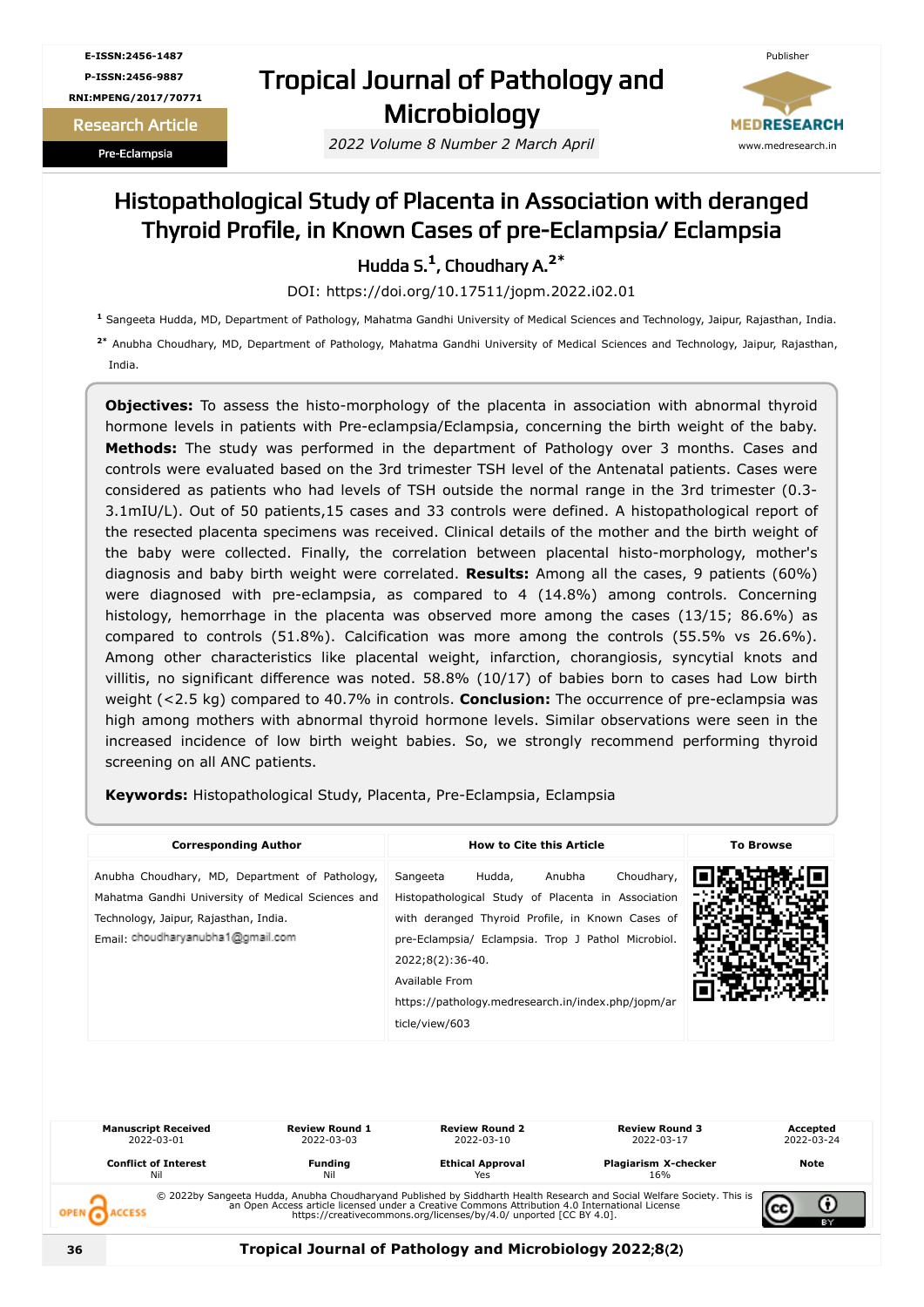## Introduction

Various endocrine, paracrine, and autocrine events within the fetoplacental unit affect fetal growth. Thyroid hormone levels have been proved to play an important role in the pathogenesis of morbidity in the fetus, especially concerning the growth and development of the central nervous system [1].

Trophoblast growth and development are controlled by thyroid hormones. T3 has a high binding capacity for trophoblast tissue and it has been suggested that the placenta is a thyroid hormone-dependent tissue. thyroid hormones stimulate trophoblast endocrine function and cause enhanced production of human placental lactogen and human chorionic gonadotrophin. Studies have also proven that thyroid hormones enhance the production of epidermal growth factor, a strong trophoblast mitogen. Therefore villous development and placentation greatly depend upon the thyroid hormones [2].

Thyroid hormones also control the secretion of several cytokines and growth factors that are critical for Endovascular trophoblast (EVT) invasion and angiogenesis of maternal and fetal placental vessels, including angiogenin, angiopoietin 2 (Ang-2), vascular endothelial growth factor (VEGF), Interleukin 10 and TNF. Furthermore, it also attenuates trophoblast proliferation, motility and invasion [3].

Our purpose is to study histomorphological features of the placenta and correlate them with TSH levels, and the birth weight of the baby in 3rd-trimester mothers especially with disorders like eclampsia/pre-eclampsia.

## Materials and Methods

**Setting:** The study was conducted in the Department of Pathology, Mahatma Gandhi Medical College & Hospital, Jaipur, Rajasthan, India.

**Duration:** Over three months.

**Sample Collection:** The study population was 3rdtrimester mothers undergoing labour. Placenta specimens were received in containers with 10% formalin. They were adequately examined and sectioned serially and fixed in a fresh preparation of 10% formalin. They were allowed to fix it for 24 hours. Grossing is done on the next day

Wherein crucial parameters were noted down like weight and dimensions of the placental disc, length and diameter of the umbilical cord and distance of cord from disc margin. Then representative sections were obtained from the four quadrants of the placental disc, the central area and the area of cord insertion. Sections from the umbilical cord and placental membrane were also obtained. The sections are processed in an automatic tissue processor. The paraffin block was obtained at the end from which thin sections were cut using a microtome. The sections were then subjected to routine H&E staining.

Other relevant reports of the patients were received from the central laboratory. Thyroid function tests are performed on the VITROS 5600. As per guidelines of ICMR, TSH levels of 0.3-3.1 mIU/L were considered the normal range for 3rd-trimester mothers.

Clinical parameters like the baby's birth weight and clinical diagnosis of the mother were obtained from the master register in the labor room. The total sample size was 42 out of which cases and controls were divided based on TSH levels, yielding 27 controls and 15 cases. Cases were considered those with TSH levels outside the normal range. Correlation between the placental morphology, TSH levels, and birth weight of the baby was done, the results were tabulated and percentage values were obtained.

### Results

#### **Table 1: Distribution of controls & cases.**

| <b>TSHLevel</b> | Controls (TSH=0.3- 3.1mIU/L) | $\vert$ Cases (TSH $>$ 3.1) |
|-----------------|------------------------------|-----------------------------|
| $No.n=42$       | 27[65%]                      | 15[35%]                     |

#### **Table 2: Final clinical diagnosis of the mother.**

| <b>Final Diagnosis of Mother</b> | <b>Controls</b> | <b>Cases</b> |
|----------------------------------|-----------------|--------------|
| Pre-eclampsia/Eclampsia          | 4[14.8%]        | 9[60%]       |
| Oligohydramnios                  |                 | 2            |
| <b>IUGR</b>                      | 4               | 2            |
| PreviousLSCS                     | 4               | 4            |
| ContractedPelvis/CPD             | 4               |              |
| Anemia                           | 3               | 3            |
| PlacentaPrevia                   | n               |              |
| HELLPSyndrome                    |                 | n            |
| Post-TermDelivery                | 5               | n            |
| <b>IUD</b>                       |                 | O            |
| Others                           |                 |              |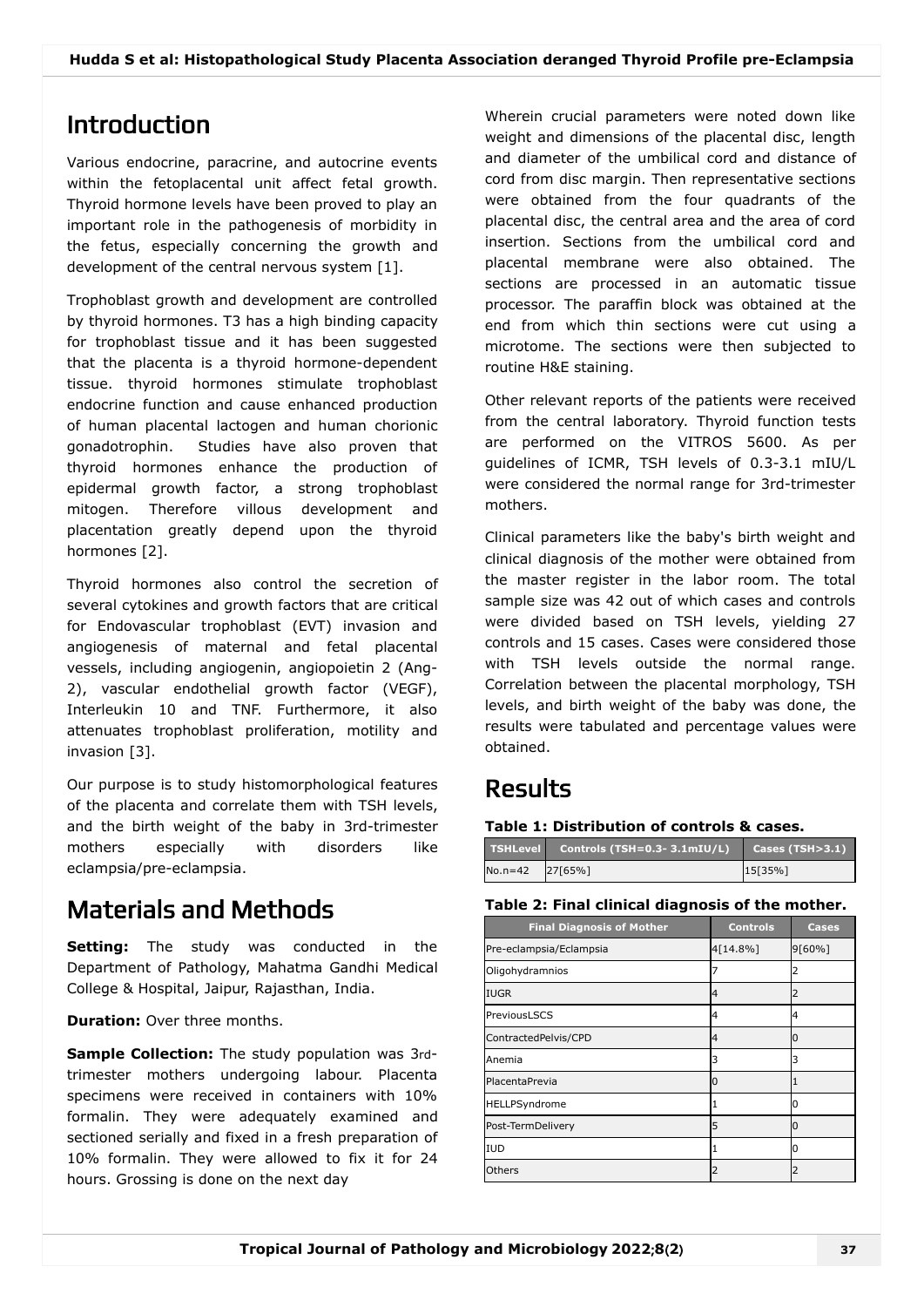Among the cases, pre-eclampsia was diagnosed in 9 patients (60%) as compared to 4 (14.8%) among controls. Other common disorders among the controls were oligohydramnios, Intra-uterine growth retardation (IUGR), cephalopelvic disproportion (CPD) and post-term deliveries.



#### **Figure 1: Final diagnoses among controls.**



**Figure 2: Final diagnoses among cases.**

#### **Table 3: Placental Weight.**

| <b>Weight (gms)</b> | <b>Controls</b> | <b>Cases</b> |
|---------------------|-----------------|--------------|
| < 100               |                 |              |
| 100-200             |                 |              |
| 200-300             | 6               |              |
| 300-400             | 11(40.7%)       | $6(40\%)$    |
| 400-500             | $5(18.5\%)$     | 5 (33.3%)    |
| 500-600             | $3(11.1\%)$     | $2(13.3\%)$  |
| Total               | 27              | 15           |

In relation to the placental weight, 86.6% of the cases had a placental weight of over 300gm. Whereas among the controls 70.3% weighted 300gm.

Concerning histology, hemorrhage in the placenta was found more among the cases (13/15;86.6%) as compared to controls (51.8%). Infarction was seen more among the cases (53.3%) as compared to the controls (33%). Calcification was found more among controls (55.5% vs 26.6%). No significant

Differences were found among other characteristics like chorangiosis, syncytial knots and villitis.

#### **Table 4: Histomorphology of placenta.**

| <b>Feature</b> |         | <b>Controls</b> | <b>Cases</b> |
|----------------|---------|-----------------|--------------|
| Infarction     |         | 11 (33%)        | 8 (53.3%)    |
| Syncytialknots | Type-1  | 17              | 2            |
|                | Type-2a |                 | ٩            |
|                | Type-2b |                 |              |
| Chorangiosis   |         | 12 (44.4%)      | $6(40\%)$    |
| Haemorrhage    |         | 14 (51.8%)      | 13 (86.6%)   |
| Calcification  |         | 15 (55.5%)      | 4 (26.6%)    |

#### **Table 5: Birth Weight of Baby.**

| Birth Wt (Kg), | <b>Cases</b> | <b>Controls</b> |
|----------------|--------------|-----------------|
| 1.5            |              |                 |
| $1.5 - 2.5$    |              | Я               |
| $2.5 - 3.5$    |              | 14              |
| >3.5           |              |                 |
| $Total =$      | 15           | 27              |

Low Birth Weight (<2.5 kg): Cases- 10/17: 58.8% Controls- 11/27: 40.7%, 58.8 % (11/17) babies which were born to cases had Lowbirth weight (<2.5 kg) as compared to only 40.7 % among the controls.

### **Discussion**

Our study segregates the cases and controls based on levels of TSH in their 3rd trimester. That yielded 15 cases and 27controls. Nine patients among the cases (60%) were having pre-eclampsia, as compared to only 4 (14.8%) among controls.

This finding correlates with the study conducted at the Regional Institute of Medical Sciences, Imphal, Manipur which found that severe preeclampsia was seen in 64.3% of the patients with thyroid dysfunction compared with39.6%in patients with normal thyroid hormone levels [4].

In a similar study at the Wenzhou Medical University, China, was compared in patients with euthyroid status, subclinical hypothyroidism (SCH) was associated with higher rates of preeclampsia (1.819%vs.3.504%, P=0.020) [5].

Amongst the other ailments that affected the cases, anaemia (18%) was the commonest, followed by Oligohydramnios, IUGR and placenta previa. Among the controls, there was a high incidence of oligohydramnios (25.9%), post-dated delivery (18.5%), cephalon-pelvic disproportion (14.8%)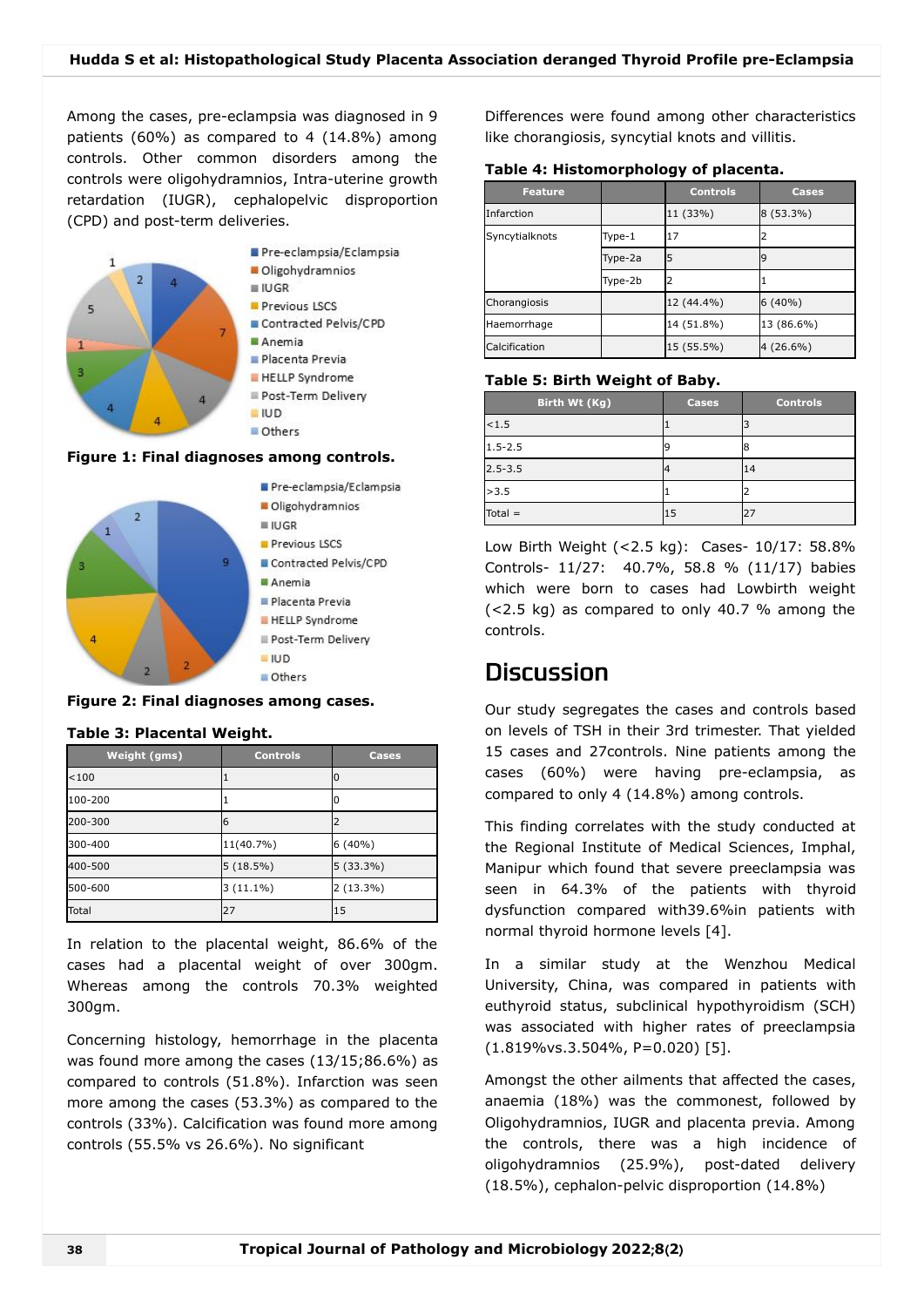And IUGR (14.8%). One baby which was born to a woman from control suffered from intrauterine death (IUD). History of previous LSCS was present in four patients from either side.

Placentalweightofover300gm was found in 86.6% of the cases Whereas among the controls it was seen in 70.3% of patients.

Concerning histology, the incidence of placental hemorrhage was significantly higher among the cases (86.6%) as compared to the controls (51.8%). Similar trend was seen for placental infarction as well. Infarction was seen in 53.3% of the cases as compared to only 33% among the controls.

In women with pre-eclampsia, the mean luminal diameter of uterine spiral arterioles is less than onethird of the diameter of similar vessels in an uncomplicated pregnancy. Consequently, there is reduced uteroplacental perfusion leading to ischemic changes and fetal hypoxia. Also, the villous surface area, the villi diameters and the density of fetal blood vessels in the terminal villi is reduced in a pre-eclamptic patient [1].

Calcification was more among the controls (55.5%vs26.6%). This is probably due to the increased incidence of post-dated pregnancies seen among the controls. Among other histologic criteria like syncytial knots and chorangiosis, significant differences were not seen between both groups. As far as the birth weight of the baby is concerned, 58.8% (10/17) of babies born to cases had Low birth weight (<2.5 kg) compared to only40.7 %( 11/27) in controls.

This is following the study conducted at the Wenzhou Medical University, China, where more LBW infants were delivered in the subclinical hypothyroidism (SCH) group than in the euthyroid group(4.582%vs.1.885%, P,0.001) [5]. In a study conducted at the Institute of Obstetrics & Gynecology, Chennai, the gestational age at birth was significantly decreased and the cesarian rate was significantly high in preeclampsia. Low birth weight was significant in preeclampsia [6].

A similar study done at the Regional Institute of Medical Sciences, Imphal, Manipur concluded that Complications like abruption, intrauterine fetal death (IUD), intrauterine growth restriction (IUGR) oligohydramnios, preterm deliveries, postpartum

Haemorrhage (PPH), low birth weight babies, birth asphyxia in babies and subsequent neonatal intensive care unit (NICU) admissions were significantly higher (p<0.05 in the preeclampsia patients with thyroid dysfunction in comparison with euthyroid ones[4].

In another study conducted at Narayana medical college, Nellore, the morphology of stem and terminal villi (TV) was studied, and the surface area and diameter of TV and capillaries were measured. The gross placental morphometrical study revealed that the mean placental weight, thickness, diameter, and surface area were significantly lower in placentas with PE than in controls. The histomorphometric findings of the villous surface area and diameter were lower in placentas with PE, whereas the TVdensity was higher in placentas with PE than in controls, and the differences were significant (P<0.0001) [1].

In another study conducted at Navodaya medical college, Raichur on the maternal thyroid profile in pre-eclampsia, there was no significant difference in the thyroxine(T4) and tri-iodothyronine (T3) levels in the two groups, but there were a significant increase in thyroid-stimulating hormone (TSH) levels in pre-eclampsia patients(7.22± 1.3) compared to normal pregnancy(2.48±1.05)  $(p=0.0001)[7]$ .

A study was done in the US by various contributors aimed to discern if stillbirth with preeclampsia and gestational hypertension (PE/GH) has a particular phenotype by comparing stillbirths with and without PE/GH. Among PE/GH pregnancies, stillbirths had increased maternal and fetal vascular lesions, including retroplacental hematoma, parenchymal infarction, fibrin deposition, fetal vascular thrombi, and avascular villi. Stillbirth pregnancies are overwhelmingly associated with placental lesions. Parenchymal infarctions are more common in PE/GH preterm stillbirths [8].

Another study conducted at University Kebangsaan Malaysia medical centre, KaulaLampur showed an increased syncytial knot formation In the placenta of hypertensive mothers. Vascular endothelial growth factor (VEGF) expression was seen in syncytiotrophoblasts of 14 of the hypertensive cases (14/15, 93.3%), while only two of the normotensive cases were positive (2/15,13.3%) [9].

This study showed that an increased number of